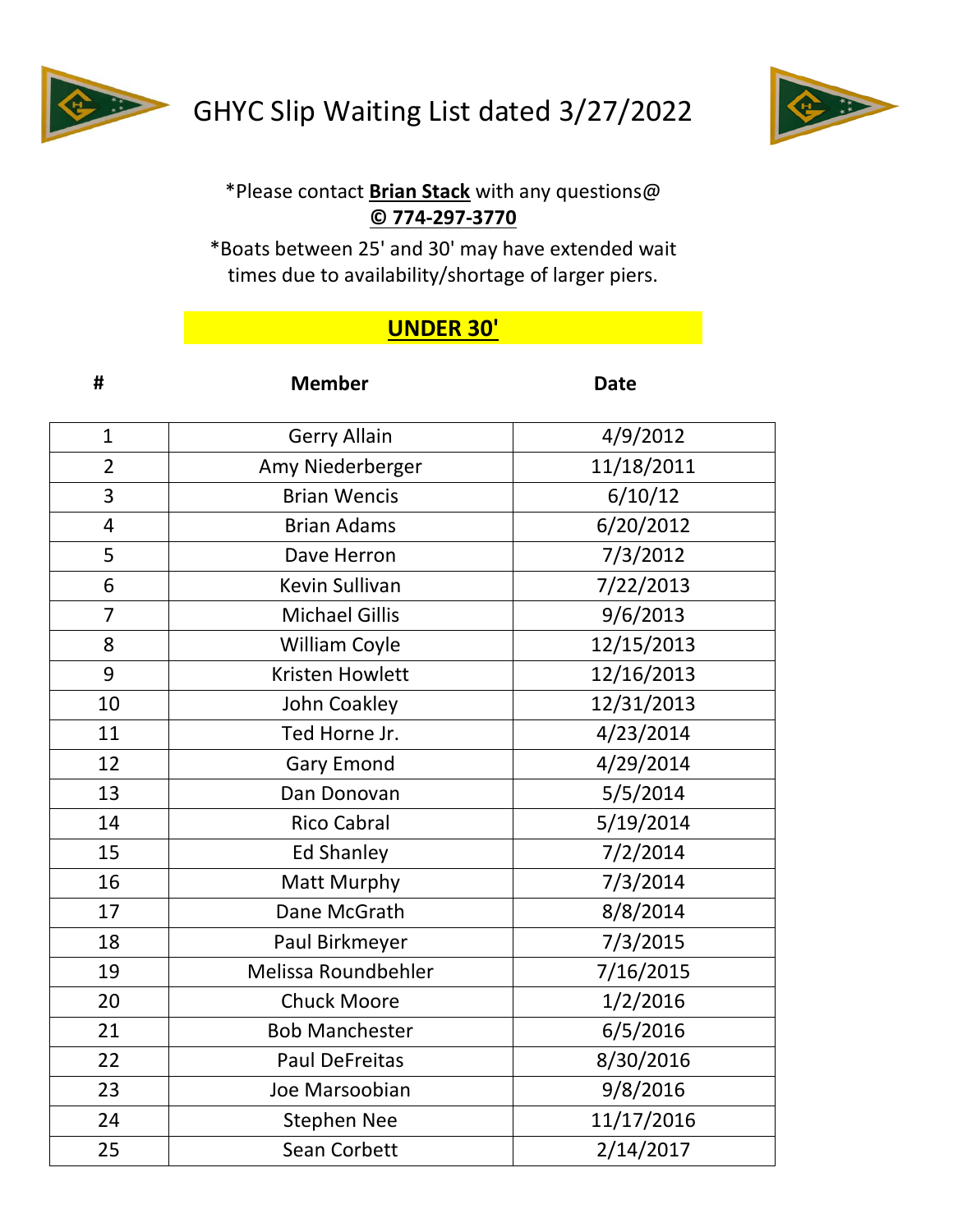| 26                         | Matt Pomella<br>4/7/2017         |            |
|----------------------------|----------------------------------|------------|
| 27                         | Charlie Rourke                   | 6/10/2017  |
| 28                         | Frank Sullivan                   | 8/13/2017  |
| 29                         | Jim Norton                       | 12/20/2017 |
| 30                         | Mike Lahey                       | 1/8/2018   |
| 31                         | Chris Salvi                      | 1/8/2018   |
| 32                         | Heidi Dwyer                      | 3/19/2018  |
| 33                         | <b>Bill Bridgewater</b>          | 5/28/2018  |
| 34                         | Artie Dolan                      | 6/25/2018  |
| 35                         | Kevin Donovan                    | 7/5/2018   |
| 36                         | <b>Betsy Rubbo</b>               | 10/21/2018 |
| 37                         | Adam Lomba                       | 5/9/2019   |
| 38                         | Kevin Kelleher                   | 1/16/2020  |
| 39                         | <b>Keenan Brinn</b>              | 4/24/2020  |
| 40                         | <b>Russell Shaw</b>              | 5/28/2020  |
| 41                         | <b>Brendan Coyne</b>             | 7/7/2020   |
| 42                         | <b>Kevin Collins</b>             | 8/14/2020  |
| 43                         | <b>Arthur McCrae</b>             | 8/20/2020  |
| 44                         | Michael Giacchetti               | 8/26/2020  |
| 45                         | <b>William Fahey</b>             | 9/11/2020  |
| 46                         | Norby Comeau                     | 9/27/2020  |
| 47                         | Justin Comeau                    | 9/28/2020  |
| 48                         | <b>Erik Potter</b>               | 1/13/2021  |
| 49                         | <b>Greg Cerino</b>               | 2/27/2021  |
| 50                         | <b>Scott Eggleston</b>           | 2/28/2021  |
| 51                         | 4/2/2021<br><b>Tim Cronin</b>    |            |
| 52                         | 6/1/2021<br><b>Tom Mckinnon</b>  |            |
| 53                         | 7/12/2021<br>Brian/Kristen Child |            |
| 54<br><b>Tim Kennerson</b> |                                  | 8/17/2021  |
|                            |                                  |            |